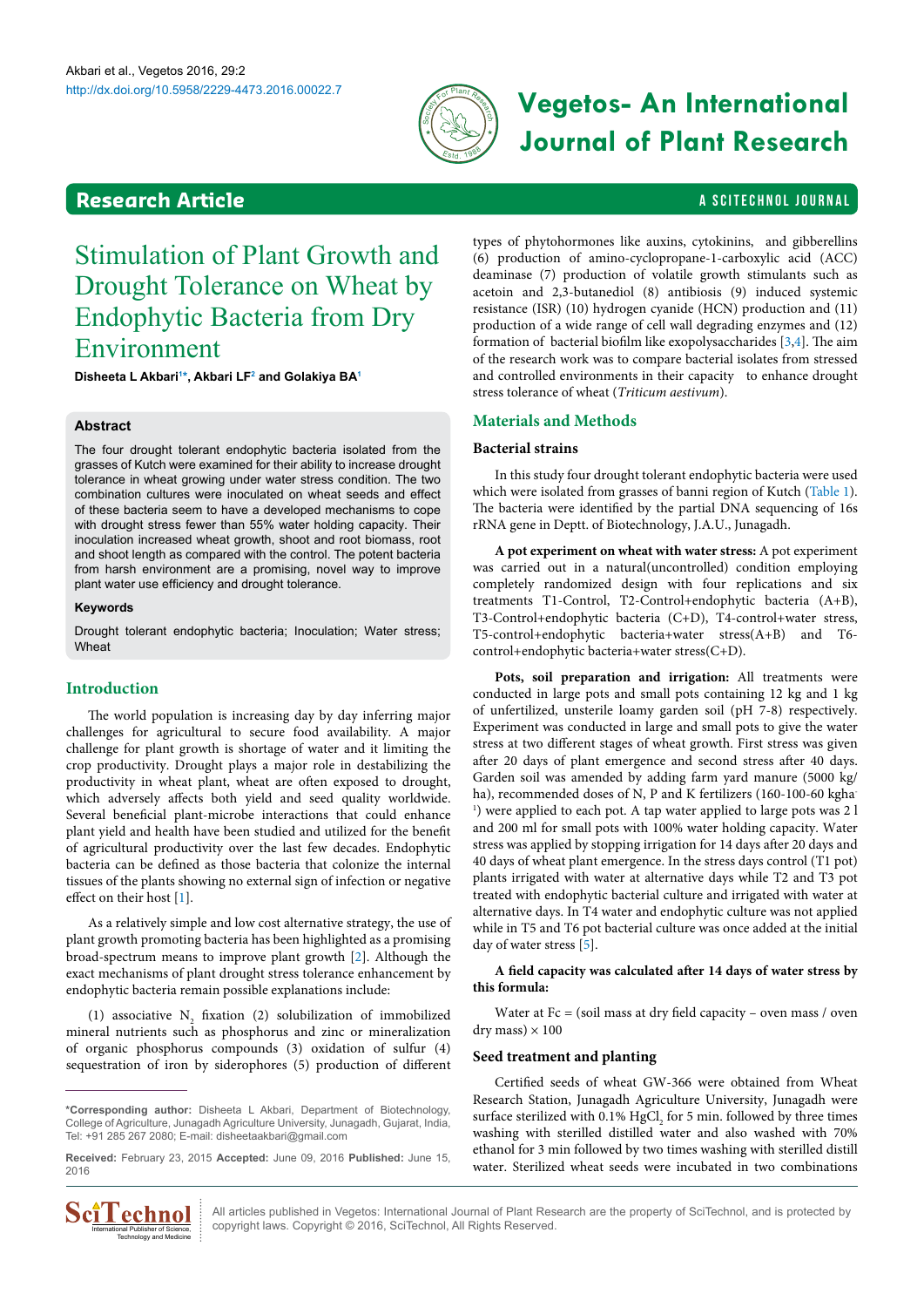#### *doi:http://dx.doi.org/10.5958/2229-4473.2016.00022.7*

of bacterial strain for 1 h. Growth of individual bacteria in nutrient broth was mixed at the time of incubation in another sterile flask. Seeds were then sown (2 cm depth with equal distance) in each pot (10 seeds/ pot) during November 2014-2015 season. Same process was done with the seeds dipped in uninoculated broth for control setup. The experiments were conducted at average daily temperatures ranging 10 to 20 $^{\circ}$ C [\[6\]](#page-4-7).

#### **Plant growth analysis**

Plant survival was watched daily after stress application using stress plants. After stopping irrigation, plants were observed for signs of wilting and when shrinkage of leaves and stem were clearly visible wheat plants were harvested and determined a root length, stem and leaf length also taken a fresh and dry weight. A soil moisture content of both normal and reduced irrigated pots was determined. The statistical data was generated by one way ANOVA [\[7\]](#page-4-8).

#### **Results and Discussion**

#### **Pot experiment**

The pot trial experiment monitored the plant growth promotion of drought tolerant endophytic bacteria in well-watered and water stress conditions. The response to an efficient colonization of wheat

plant with the A+B and C+D combination of drought tolerant endophytic bacteria recorded in ([Tables 2](#page-1-1) and [3](#page-1-2)) [\(Figure 1](#page-2-0)). The [Table](#page-1-1) [2](#page-1-1) and [3](#page-1-2) showed the comparison between inoculated and uninoculated controls in well water and water stress conditions, where inoculated wheat plant enhanced root, stem and leaves length. Whereas [Tables](#page-2-1)  [4](#page-2-1) and [5](#page-3-0) showed general increased in dry matter and germination of seed. This is favorable feature because an increase in crop canopy enhances photosynthesis and productivity [[8](#page-4-9)].

**The wheat plant after 20 days of plant emergence with 14 days of water stress:** The present results on effect of drought tolerant endophytic bacteria on growth of wheat plant after 20 days of plant emergence showed in [Table 2](#page-1-1) and depicted in [Figure](#page-2-0) [1](#page-2-0) indicate that both the combinations i.e. A+B and C+D were found effective in enhancing growth of the plant (root, stem and leaves) under 100% (well-watered) and 55% (water stress) water holding capacity. The combination of C+D was found significant in increasing growth of the wheat plant (16.63cm root, 27.00 cm stem, 18 cm leaves) under water stress condition as compared to combination  $A+B$  (12.75 cm root, 25.00 cm stem, 15.88 cm leaves) and control (7.63cm root, 13.13cm stem, 7.63 cm leaves). Again this combination also found significant in promoting plant growth as compared to well-watered condition (12.63 cm roots, 24 cm stem, 13.38 cm leaves).

<span id="page-1-0"></span>**Table 1:** Drought tolerant endophytic bacteria and source of isolation.

| Name                                    | Tissue associated Plant |                   | Max Identity (%) |
|-----------------------------------------|-------------------------|-------------------|------------------|
| Enterobacter cloacae strain DSM         | Root                    | Cenchrus biflorus | ⊺97              |
| Pseudomonas synxantha strain NBRC103159 | Stem                    | Eleusine indica   | 92               |
| Pseudomonas cedrina strain CFML96-198   | Stem                    | Eleusine indica   | 96               |
| Pantoea ananatis AJ13355                | Root                    | Cenchrus biflorus | 97               |

<span id="page-1-1"></span>**Table 2:** Effect of drought tolerant endophytic bacteria on growth of wheat plant after 20 days of plant emergence (small pot).

|                                                                              |      | Height (cm)                        |       |        |  |  |
|------------------------------------------------------------------------------|------|------------------------------------|-------|--------|--|--|
| <b>Treatment</b>                                                             |      | Water holding capacity (%)<br>Root |       | Leaves |  |  |
| Control                                                                      | 100  | 10.13                              | 13.25 | 8.75   |  |  |
| Control+Endo. (A+B)                                                          | 100  | 12.50                              | 21.75 | 14.63  |  |  |
| Control+Endo. (C+D)                                                          | 100  | 12.63                              | 24.00 | 13.38  |  |  |
| Control+Water stress                                                         | 55   | 7.63                               | 13.13 | 7.63   |  |  |
| Control+Water stress+Endo. (A+B)                                             | 55   | 12.75                              | 25.00 | 15.88  |  |  |
| Control+Water stress+Endo. (C+D)                                             | 55   | 16.63                              | 27.00 | 18.00  |  |  |
| $S.Em. \pm$                                                                  | 0.44 | 0.78                               | 0.63  |        |  |  |
| C.D. at 5%                                                                   | 1.31 | 2.34                               | 1.88  |        |  |  |
| $C.V.$ %                                                                     |      | 7.32                               | 7.62  | 9.73   |  |  |
| A=Enterobacter cloacae strain DSM; B=Pseudomonas synxantha strain NBRC103159 |      |                                    |       |        |  |  |

C=*Pseudomonas cedrina* strain CFML96-198; D=*Pantoea ananatis* AJ13355

<span id="page-1-2"></span>**Table 3:** Effect of drought tolerant endophytic bacteria on growth of wheat plant after 40 days of plant emergence (big pot).

|                                                                              |                            | Height (cm) |             |        |  |
|------------------------------------------------------------------------------|----------------------------|-------------|-------------|--------|--|
| <b>Treatment</b>                                                             | Water holding capacity (%) | Root        | <b>Stem</b> | Leaves |  |
| Control                                                                      | 100                        | 15.88       | 17.13       | 8.68   |  |
| Control+Endo. (A+B)                                                          | 100                        | 24.88       | 25.72       | 17.13  |  |
| Control+Endo. (C+D)                                                          | 100                        | 26.93       | 29.60       | 18.63  |  |
| Control+Water stress                                                         | 55                         | 10.13       | 15.15       | 7.13   |  |
| Control+Water stress+Endo. (A+B)                                             | 55                         | 25.80       | 30.82       | 19.05  |  |
| Control+Water stress+Endo. (C+D)                                             | 55                         | 27.50       | 32.42       | 19.13  |  |
| S.Em.t                                                                       | 0.63                       | 0.88        | 0.74        |        |  |
| $C.D.$ at 5%                                                                 | 1.89                       | 2.63        | 2.20        |        |  |
| $C.V.$ %                                                                     | 5.83                       | 7.06        | 9.94        |        |  |
| A=Enterobacter cloacae strain DSM; B=Pseudomonas synxantha strain NBRC103159 |                            |             |             |        |  |

C=*Pseudomonas cedrina* strain CFML96-198; D=*Pantoea ananatis* AJ13355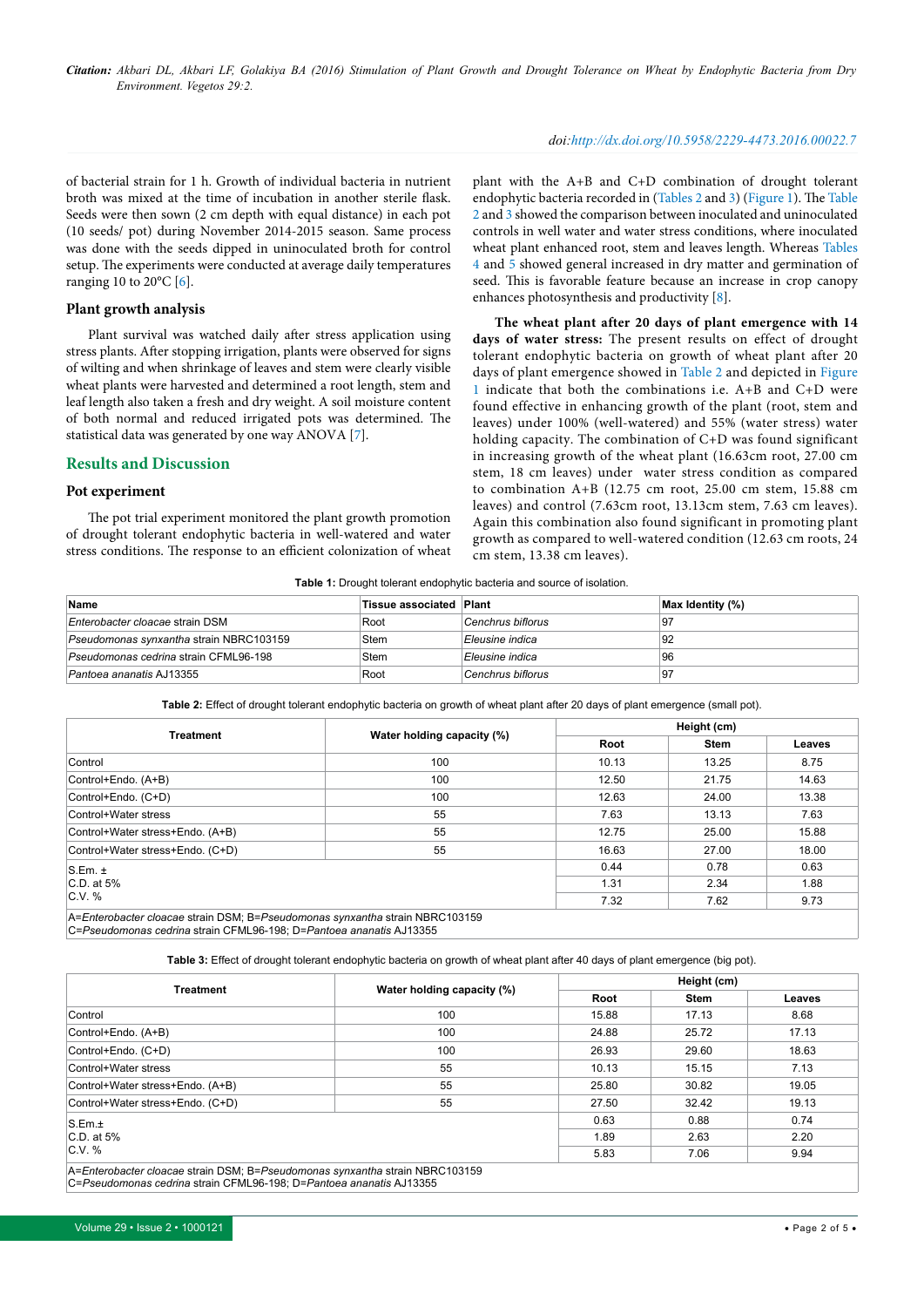*doi:http://dx.doi.org/10.5958/2229-4473.2016.00022.7*

<span id="page-2-0"></span>

<span id="page-2-1"></span>**Table 4:** Effect of drought tolerant endophytic bacteria on germination rate, weight and water use efficiency of 20 days wheat plant (small pot).

| <b>Parameters</b><br>*Root fresh weight (g) | <b>Well-watered</b> |                     |                     | <b>Water stress</b>         |                               |                               |  |
|---------------------------------------------|---------------------|---------------------|---------------------|-----------------------------|-------------------------------|-------------------------------|--|
|                                             | Control             | Control+Endo. (A+B) | Control+Endo. (C+D) | <b>Control+Water stress</b> | C+Water<br>stress+Endo. (A+B) | C+Water<br>stress+Endo. (C+D) |  |
|                                             | 1.0                 | 1.48                | 1.68                | 0.30                        | 1.50                          | 1.76                          |  |
| Root dry weight (g)                         | 0.44                | 0.50                | 0.52                | 0.17                        | 0.71                          | 0.75                          |  |
| Stem fresh weight (g)                       | 4.56                | 6.04                | 6.23                | 2.55                        | 9.42                          | 9.73                          |  |
| Stem dry weight (g)                         | 1.22                | 1.47                | 2.14                | 0.74                        | 2.69                          | 2.78                          |  |
| $*$ <sup>s</sup> Germination $(\%)$         | 60                  | 100                 | 100                 | 70                          | 100                           | 100                           |  |
| ***Water use<br>efficiency $(g g^{-1})$     | 0.0095              | 0.0113              | 0.0150              | 0.0053                      | 0.0192                        | 0.0201                        |  |
| *Average of five plant                      |                     |                     |                     |                             |                               |                               |  |

\*\*Measured under well water condition

\* Water use efficiency is defined as the ratio of total plant dry mass per total water used

A=*Enterobacter cloacae* strain DSM; B=*Pseudomonas synxantha* strain NBRC103159

C=*Pseudomonas cedrina* strain CFML96-198; D=*Pantoea ananatis* AJ13355

The fresh & dry weight (g) of roots and stems were measured under well-watered and water stress conditions 20 days after plant emergence showed in [Table 4.](#page-2-1) The results indicates that fresh and dry root and stem weight were 1.68 g & 0.52 g and 6.23 g & 2.14 g, respectively, recorded in C+D combination under wellwatered condition were higher as compared to A+B combination and control. Whereas under water stress conditions, the C+D combination was found better than well-watered condition in increasing fresh & dry root and stem weight, where 1.76 g & 0.75 g and 9.73 g & 2.78 g, respectively recorded followed by water stressed A+B combination. However, fresh & dry root and stem weight in water stress control was lower than well-watered control because of plant can acquired the water easily under wellwatered condition. The water use efficiency of water stress plant inoculated with endophytic bacteria was higher than the well-

watered plant. The maximum water use efficiency recorded in the water stress C+D combination(0.0201 g  $g^{-1}$ ) followed by A+B combination(0.0192 g  $g^{-1}$ ).

**The wheat plant after 40 days of plant emergence with 14 days of water stress :**The data presented in [Table 4](#page-2-1) indicates that both the combinations i.e. A+B and C+D where found effective in enhancing growth of the plant(root, stem and leaves) under 100% (Well-watered) and 55% (water stress) water holding capacity. The combination of C+D was found significant in increasing growth of the wheat plant (27.50 cm root, 32.42 cm stem, 19.13 cm leaves) under water stress condition as compared to combination A+B (25.80 cm root, 30.82 cm stem, 19.13 cm leaves) and control (10.13 cm root, 15.15 cm stem, 7.13 cm leaves). This combination also found significant in promoting plant growth as compared to well-watered condition (26.93 cm root, 29.60 cm stem, 18.63 cm leaves).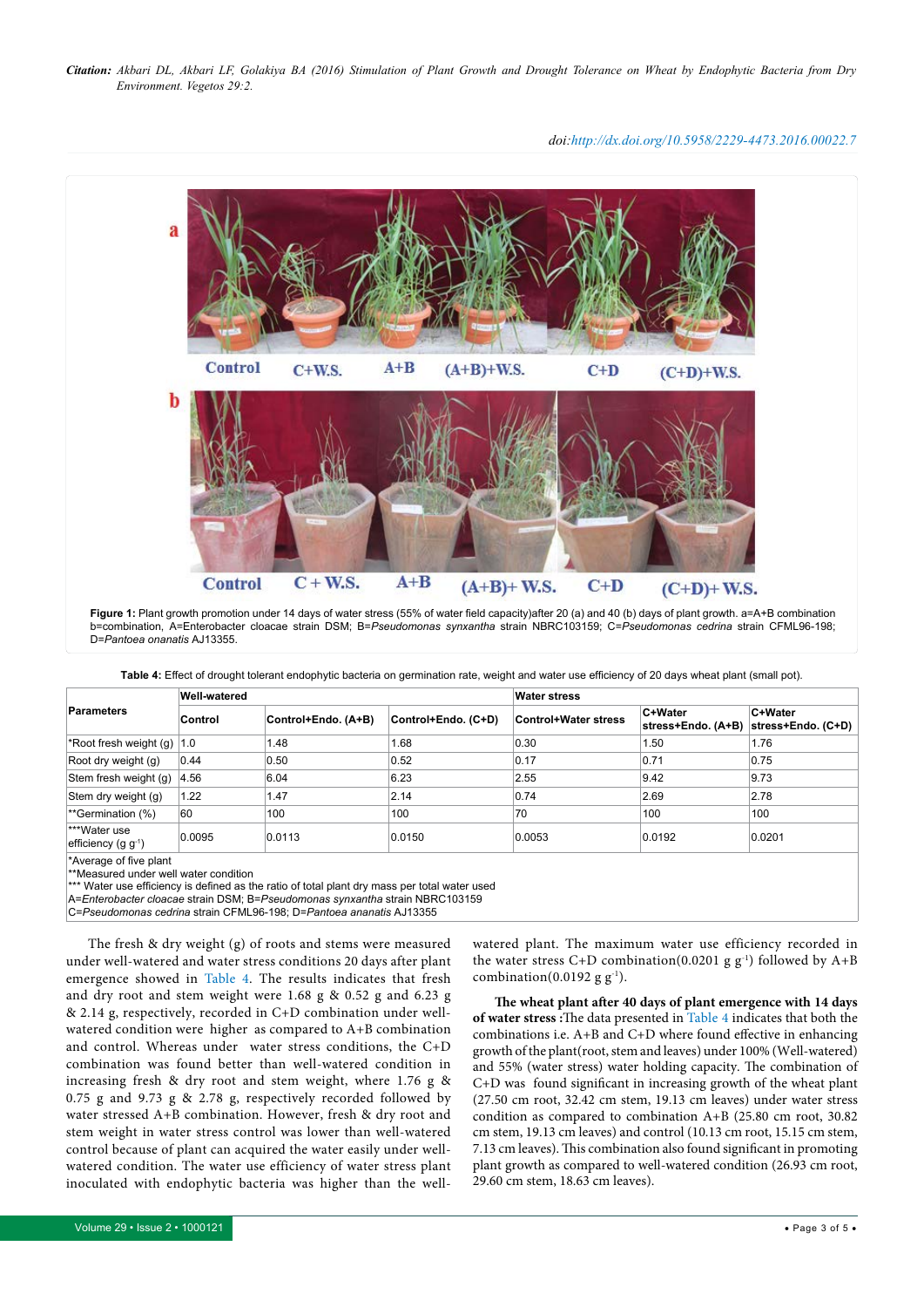#### *doi:http://dx.doi.org/10.5958/2229-4473.2016.00022.7*

<span id="page-3-0"></span>

|                                                                                                                                                                 | Well-watered |                     |                     | <b>Water stress</b>     |                               |                               |
|-----------------------------------------------------------------------------------------------------------------------------------------------------------------|--------------|---------------------|---------------------|-------------------------|-------------------------------|-------------------------------|
| <b>Parameters</b>                                                                                                                                               | Control      | Control+Endo. (A+B) | Control+Endo. (C+D) | Control+Water<br>stress | C+Water<br>stress+Endo. (A+B) | C+Water<br>stress+Endo. (C+D) |
| *Root fresh weight (g)                                                                                                                                          | 2.8          | 3.01                | 3.04                | 1.22                    | 3.80                          |                               |
| Root dry weight (g)                                                                                                                                             | 1.08         | 1.05                | 1.07                | 0.78                    | 1.76                          | 1.93                          |
| Stem fresh weight (g)                                                                                                                                           | 6.24         | 8.57                | 10.50               | 4.84                    | 13.23                         | 13.34                         |
| Stem dry weight (g)                                                                                                                                             | 2.0          | 3.53                | 4.39                | 1.78                    | 5.68                          | 5.70                          |
| **Germination (%)                                                                                                                                               | 68.33        | 100                 | 100                 | 60                      | 100                           | 100                           |
| ***Water use efficiency (g $g^{-1}$ ) 0.0021                                                                                                                    |              | 0.0027              | 0.0031              | 0.0014                  | 0.0042                        | 0.0045                        |
| *Average of five plant<br>**Measured under well water condition<br>***Water use efficiency is defined as the ratio of total plant dry mass per total water used |              |                     |                     |                         |                               |                               |

A=*Enterobacter cloacae* strain DSM; B=*Pseudomonas synxantha* strain NBRC103159

C=*Pseudomonas cedrina* strain CFML96-198; D=*Pantoea ananatis* AJ13355

A fresh & dry root and stem weight were 4 g & 1.93 g and 13.34 g & 5.70 g, respectively, in C+ D combination under water stress condition [\(Table 5\)](#page-3-0). These were higher as compared to A+B combination in term of fresh & dry weight of roots and stems were 3.80 g & 13.23 g and 1.76 g & 5.68 g, respectively while in water stressed control dry weight of root and stem was 0.78 g and 1.78 g. Whereas the fresh & dry root and stem weight, under well water condition of the C+D combination was found 3.04 g, 10.50 g and 1.07 g & 4.39 g, respectively, followed by well water A+B combination and control. The wheat seed treated with endophytic isolates showed 100% germination of seed as compared to control of well water and water stressed (68.33% and 60%, respectively).

These results interpreted that both the combinations works effective as compared to control in well water and water stress conditions because of the endophytic bacteria harbor drought tolerant activities gave much promising results in water stress condition , gave vigor and freshness to the leaves [\(Figure 1\)](#page-2-0) and a strength to the plant for survival. The endophytic bacteria gave its effect throughout the life of plant and it was proved in intervals of 20 and 40 days of wheat plant and significantly increasing in root, stem and leaves height.

Marulanda [\[9\]](#page-4-13) suggested that co-inoculation of microorganisms such as *Bacillus thuringiensis* and *G. intraradices* (a drought-tolerant fungal specie) reduced by 42% the water required to produce 1 mg of shoot biomass compared with an uninoculated control in maize plant. These results were the first evidence of the ability of a rhizosphere bacterium to increase plant water use efficiency and also proved that *B. megaterium* acted as an endophyte bacterium. The water content of plants was enhanced by bacterial inoculation which represents a positive bacterial effect on plant development under drought conditions. This bacterial activity is very important for preventing damage and enhancing plant survival in semiarid and arid areas. The underlying mechanism of enhancing plant tolerance to drought (in terms of growth) by bacterial inoculation could be the ability of these plants to increase their water content, because plants with a well-developed root system have the greatest ability to take up water. The enhancement of root growth by bacterial inoculation could be due to IAA produced by bacteria. The advantages of a welldeveloped and persistent bacterial community include better survival and effectiveness in plant development in osmotically stressed environments because the activity of such microbial communities may be essential in the establishment and nutrition of plants in such environments. Whereas plant root and shoot biomass were limited by osmotic stress, the microbial inoculation attenuated the negative effect of such detrimental factors. The PGPR are associated with

plant roots (inside and/or outside) and either directly or indirectly stimulates plant growth, but there is a gradient of root proximity and intimacy depending on the niche. There are bacteria living in the soil near the roots, bacteria colonizing the rhizoplane (root surface), and bacteria residing in root tissue (inside cortical cells Gray and Smith) [[10](#page-4-10)]. These aspects are important for intimacy with the associated plant, from almost casual to extremely regulated and housed in specialized structures. In general, for an effective growth stimulation a close interaction between microorganisms and host plants is a prerequisite for utilization of plant assimilates and microbial metabolites, respectively, by the partners. Particular and specific interactions between plants and microbial groups need to be compatible at a physiologic level.

According to Kavamura [[7](#page-4-8)] the inoculation of *Bacillus* spp. and *Pantoea* sp. in *Z. mays* L. seedlings showed significant increases in leaf area, stalk length and shoot dry biomass under water stress, however these effects are not clearly correlated to the production of IAA, phosphate solubilisation and other mechanisms. Araújo-Garrido [[11](#page-4-11)] observed that bacteria that promoted maize growth were not necessarily those that produced more IAA. Increase in growth, yield and nutrient absorption by plants may occur through the expression of one or more plant growth promoting characteristics. In this way, the *in vitro* selection of PGPR with multiple traits and their greenhouse evaluation under controlled conditions is important [[12\]](#page-4-12).

Timmusk [[6](#page-4-7)] worked on increase of wheat drought stress tolerance by *B. thuringiensis* AZP2. They observed five times greater survival and 78% higher biomass in inoculated plants under drought stress condition and confirming the potential of bacterial priming in enhancing plant performance under drought. About 43% of *B. thuringiensis* AZP2 treated wheat plants survived the severe 10 day drought stress exposure followed by 4 days recovery after rewatering. Following germination, the capacity of roots to extract moisture and nutrients from the soil become the key traits determining plant survival. Root hair length and density are critical when it comes to water and nutrient acquisition from surrounding environment. Although root hair formation can be massively enhanced when it is expose to bacterial inoculation. Another important root trait in plant protection against drought stress is the creation of bacterial biofilm with attached soil mulch. The AZP2-induced denser and longer root hair framework forms an excellent matrix for the bacterially excreted biofilm comprised of cells and extracellular matrix producing a thick sticky layer around root hair. Hence, induction of long and dense root hair should be considered as an important drought stress tolerance